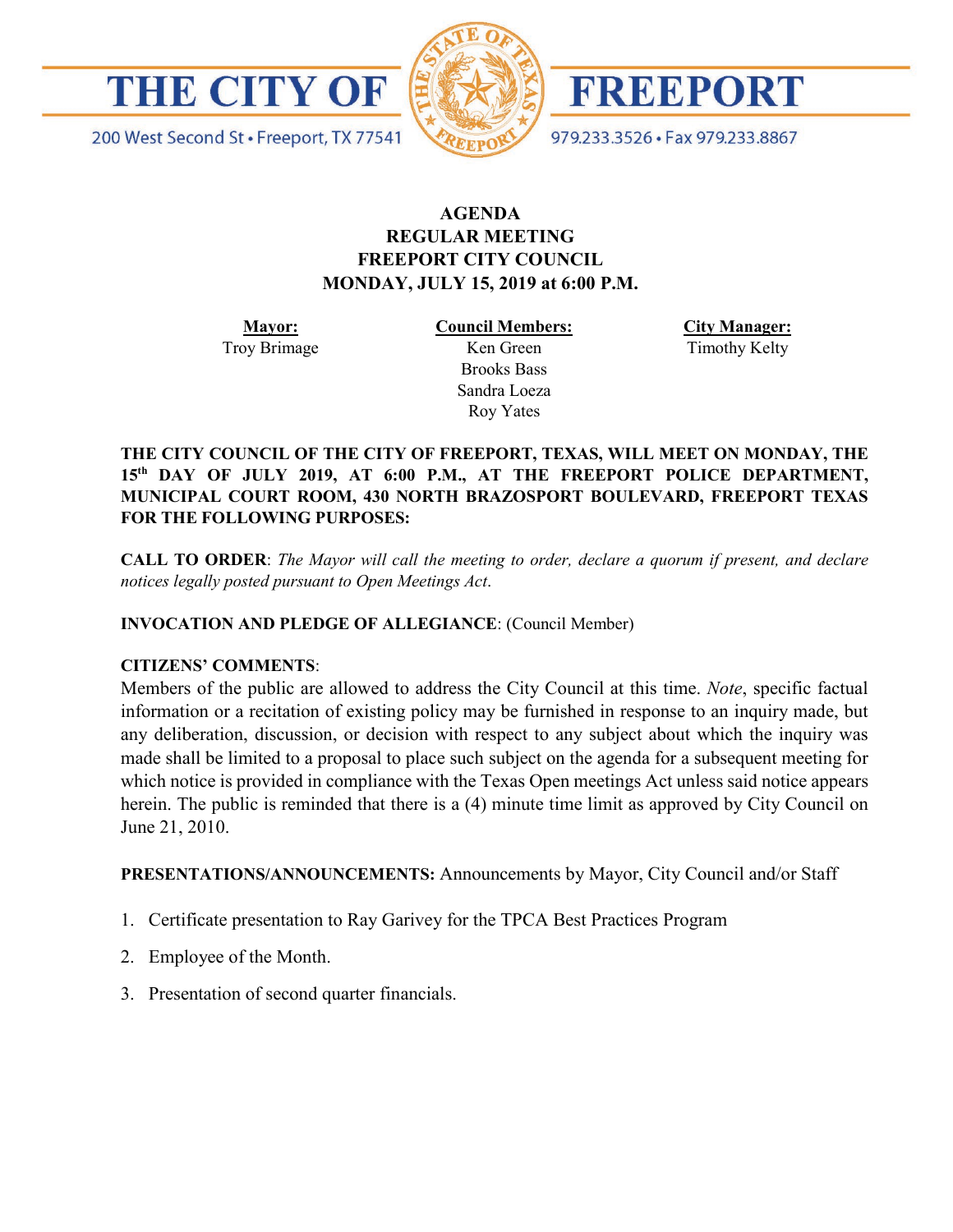### **CONSENT AGENDA**:

Consent Agenda items are considered to be routine in nature and may be acted upon in one motion. Any item requiring additional discussion may be withdrawn from the Consent Agenda by the Mayor, Councilmember or City Manager, and acted upon separately.

- 4. Consideration and possible action on the approval of City Council meeting minutes from July 1, 2019. **(Tolar)**
- 5. Consider and approving Resolution No. 2019-2599 adopting the actions of the City of Freeport Employee Benefit Trust **(Russell)**

# **COUNCIL BUSINESS – REGULAR SESSION:**

- 6. Consideration of approving Ordinance No. 2019-2577 amending Chapter 153, Flood Damage Prevention, of the Code of Ordinances adopting a new article regulating levees and the levee system. **(Shoemaker)**
- 7. Consideration of approving Resolution No. 2019-2600 regarding the City's pay policy for employees during emergencies. **(Motley)**
- 8. Discuss and consider approving the cost of proposed repairs to the Mystery Boat. **(Townsend)**
- 9. Consideration of approving Resolution No. 2019-2601 requesting the City to participate in the Texas Interlocal Purchasing System (TIPS) and naming the City Manager as the Authorized Person. **(Russell)**
- 10. Discuss and consider approving the cost to reroof the Freeport Historical Museum/Brazosport College and Hickey House located at 212 West Park. **(Strahan)**
- 11. Discuss and consider authorizing the city to conduct a water/sewer rate study. **(Russell)**
- 12. Consideration and possible action on approval of proposal for preparation of a Feasibility Study for relocation and consolidation of most City Services to O.A. Fleming Campus. **(Kelty)**

# **WORK SESSION:**

- 13. The City Council may deliberate and make inquiry into any item listed in the Work Session.
	- A. Mayor Troy T. Brimage announcements and comments.
	- B. Councilman Green Ward A announcements and comments.
	- C. Councilman Bass Ward B announcements and comments.
	- D. Councilwoman Loeza Ward C announcements and comments.
	- E. Councilman Yates Ward D announcements and comments.
	- F. City Manager Tim Kelty announcement and comments
	- G. Updates on current infrastructure.
	- H. Update on reports / concerns from Department heads.